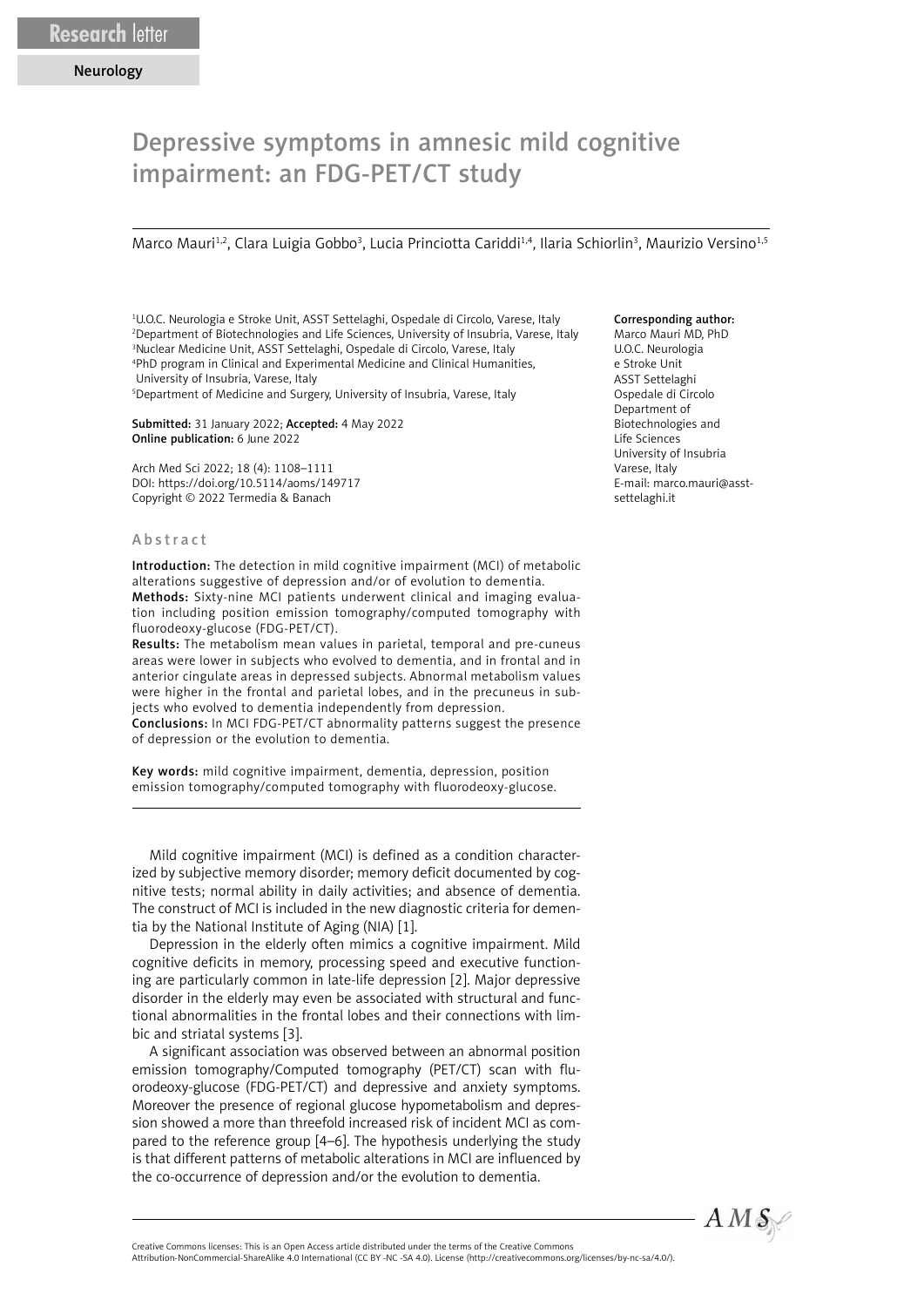Methods. A retrospective analysis was performed on 69 consecutive subjects with amnesic MCI who underwent FDG-PET/CT to ascertain the presence and distribution of any metabolic alterations, in the period between January 2016 and December 2020 at the Alzheimer's Unit of Circolo Hospital of Varese; 11 additional patients were not considered because they refused to complete the standard diagnostic work-up or were lost to follow-up.

The diagnosis of amnesic MCI was made in accordance with acknowledged criteria [1], and included the absence of comorbidities possibly affecting the cognitive functions or significant psychiatric disorders, a normal neurological examination, a Mini Mental State Examination (MMSE) score  $\geq$  27, a Clinical Dementia Rating scale (CDR) score of 0.5 in the memory sub-item, and normal ability in daily activities on the ADL-IADL scales. The presence of depressive symptoms was identified by a score  $>$  to 5 on the Geriatric Depression Scale – GDS-15 [7–9].

A brain CT or magnetic resonance imaging (MRI) had to rule out the presence of focal abnormalities responsible for the occurrence of memory deficits, or for secondary forms of dementia.

The subjects included in the study were followed up yearly and checked for the possible evolution to Alzheimer's disease (AD); the mean observation time of the entire case series was 24.1 months (range: 12–48 months).

Written informed consent was acquired for the execution of imaging examinations.

*FDG-PET/CT.* 3.3 MBq/kg of 18FDG were injected intravenously to all patients, fasting for 6 h, followed by an uptake period of 45 min. The scan time was 10 min. PET images were reconstructed with an algorithm comprehensive of CT based attenuation correction and a manual reorientation based on a transverse slicing along the bicommissural plane. Semi-quantitative analysis was performed using automated software based on the computation of normalized-ROI uptake ratios standard deviation (SUVr SD) using as a reference database a healthy, sex- and age-matched control group (Siemens Scenium).

*Statistical analysis.* The normal distribution of all the variables was checked by the Kolmogorov-Smirnov test.

The mean values of SUVr SD from different brain regions were compared by multivariate analyses of variance by considering two 2-level factors (evolution to dementia; presence of depression) and their interaction. In a given subject, a SUVr SD value from a given brain area of less than  $-$ 2.5 was rated as abnormal. For each brain area, we evaluated by chi-square test the association of abnormal SUVr SD values in different groups of subjects: not evolved/not depressed, not evolved/ depressed; evolved/not depressed, evolved/depressed. In all cases, the chosen level of significance was  $p = 0.05$  (SPSS).

Results. We considered 69 patients with amnesic MCI: their mean age was 73.46 ±6.77 years (range: 56–88), the M/F distribution was 30/39 (43% and 57% respectively), and the mean years of education: 9.1 ±3.6 (range: 3–17).

The onset of memory disturbance ranged from 6 to 12 months before our first clinical examination.

The presence of mild-to-moderate depressive symptoms was detectable in 23/69 patients (33.3%) (GDS score 7.3 ±1.1 vs. 1.17 ±1.3).

Subjects without and with depressive symptoms did not differ in terms of age (73.92 vs. 74.35 years;  $p = 0.44$ ) and level of education (8.91) vs. 9.43 years;  $p = 0.57$ ), but they did in terms of gender (26.1% in the male group vs 47.8% in the female group,  $p = 0.03$ ).

We detected the evolution to dementia of Alzheimer type (CDR 1) in 37/69 cases (53.6%).The mean time to evolution was 24 ±1.91 months (range: 12–48). The evolution to dementia occurred in 59.5% of not depressed and in 40.5% of depressed patients, but these figures did not prove to be statistically significant (Fisher's exact test  $p = 0.13$ ).

The subjects who converted to dementia did not differ in years of education (8.75 vs. 9.46 years;  $p = 0.42$ ) or male/female distribution, which was the same in evolved and not-evolved patients (21/18 vs. 16/14, *p* = 0.58), but they were slightly older than those who did not convert (75.8 vs. 71.6 years; *p* = 0.03).

All patients, after neuropsychological evaluation and imaging investigations, underwent FDG-PET/CT.

The effects of the evolution and of the depression factors and of their interactions on mean SUVr SD from different brain regions are reported in Table I.

The evolution factor proved to be significant, or showed a borderline significance value, for the following brain regions: parietal and temporal lobes bilaterally, precuneus. Invariably the SUVr SD values were lower in the converted than in the not-converted groups.

The patients suffering from depression showed significantly lower SUVr SD values in both the frontal lobes and in the anterior cingulate cortex.

The interaction between evolution and depression factors was never significant for all the SUVr SD; namely, the effects of these factors did not influence each other.

We performed two additional multivariate analyses of variance in which we considered age and years of education as covariates, but the co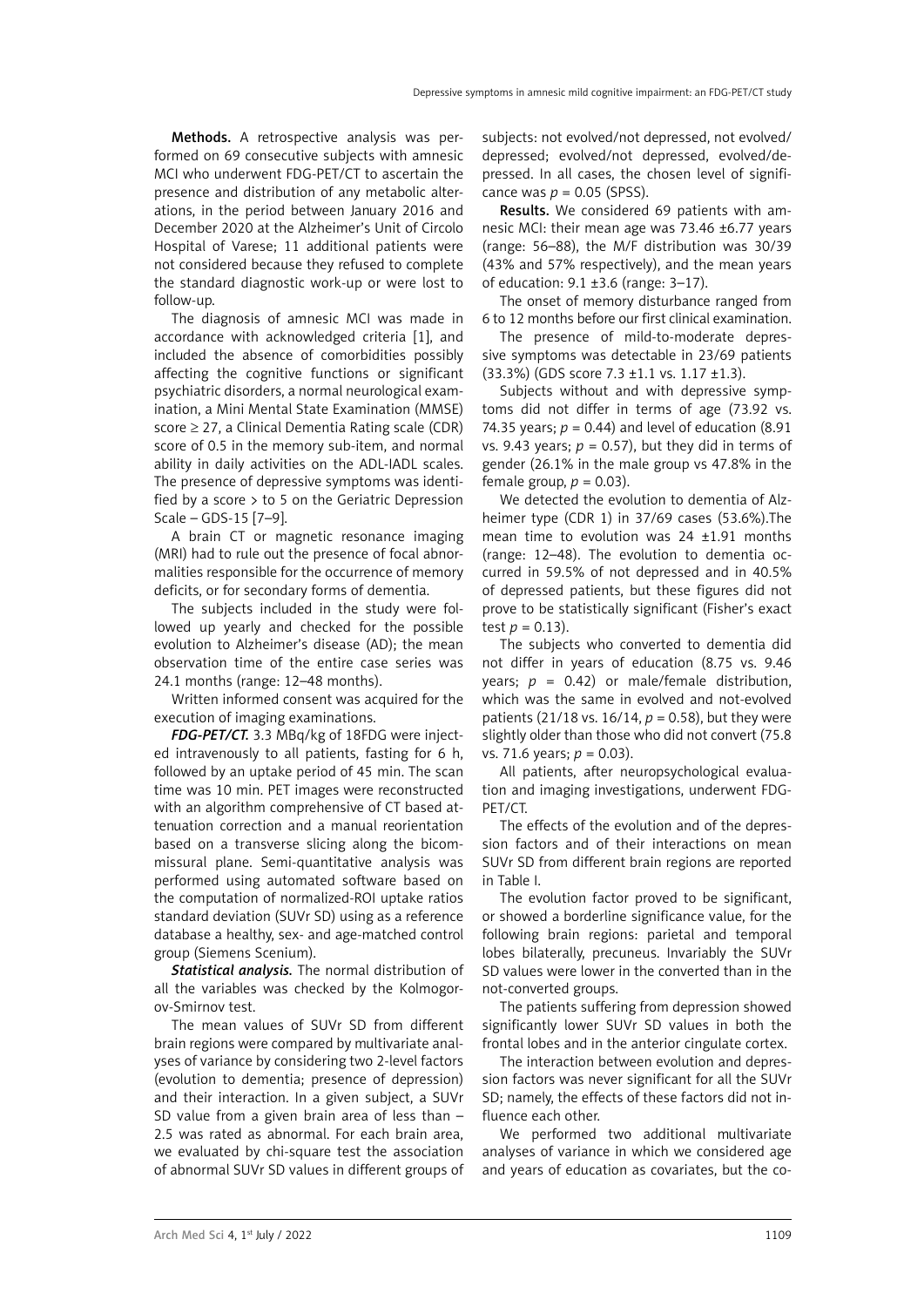Marco Mauri, Clara Luigia Gobbo, Lucia Princiotta Cariddi, Ilaria Schiorlin, Maurizio Versino

| Variable    | MCI dep+<br>$(n = 23)$ | MCI dep-<br>$(n = 46)$ | $P-value*$<br>$(n = 37)$ | MCI evol+<br>$(n = 32)$ | MCI evol-       | $P$ -value* |
|-------------|------------------------|------------------------|--------------------------|-------------------------|-----------------|-------------|
| Fr right    | $-2.96$ $\pm 1.6$      | $-2.07 \pm 1.6$        | 0.05                     | $-2.69 \pm 1.7$         | $-1.99 \pm 1.5$ | 0.25        |
| Fr left     | $-3.27 \pm 1.4$        | $-2.29$ ±1.6           | 0.03                     | $-2.92 \pm 1.6$         | $-2.26 \pm 1.5$ | 0.24        |
| Par right   | $-2.95 \pm 1.4$        | $-2.78 \pm 1.6$        | 0.85                     | $-3.29 \pm 1.5$         | $-2.32 \pm 1.3$ | 0.04        |
| Par left    | $-2.93 \pm 1.4$        | $-2.73 + 1.4$          | 0.85                     | $-3.14 \pm 1.4$         | $-2.40 \pm 1.3$ | 0.06        |
| Temp right  | $-2-23 \pm 1.5$        | $-1.91 \pm 1.7$        | 0.67                     | $-2.51 \pm 1.7$         | $-1.45 \pm 1.3$ | 0.03        |
| Temp left   | $-3.07 \pm 1.3$        | $-2.74 \pm 1.6$        | 0.64                     | $-3.21 \pm 1.4$         | $-2.43 \pm 1.5$ | 0.05        |
| Occ right   | $-1.31 \pm 1.1$        | $-1.40 \pm 1.4$        | 0.70                     | $-1.59$ ±1.4            | $-1.12 + 1.1$   | 0.25        |
| Occ left    | $-1.68 + 0.9$          | $-1.64 \pm 1.1$        | 0.97                     | $-1.78 \pm 1.1$         | $-1.50 \pm 1.0$ | 0.34        |
| Precuneus   | $-2.99 \pm 1.4$        | $-2.89 \pm 1.4$        | 0.95                     | $-3.28 \pm 1.4$         | $-2.52 \pm 1.3$ | 0.05        |
| Ant Cing    | $-2.95 \pm 1.4$        | $-2.08 \pm 1.3$        | 0.03                     | $-2.53 \pm 1.5$         | $-2.18 \pm 1.3$ | 0.42        |
| Hippocampus | $-3.86 \pm 2.2$        | $-3.98 \pm 3.0$        | 0.66                     | $-4.36 \pm 2.9$         | $-3.46 \pm 2.6$ | 0.18        |

Table I. Results of MCI groups: depressed (dep+) vs. not depressed (dep-) and evolved (evol+) vs. non-evolved to dementia (evol –)

*Fr – frontal, Par – parietal, Temp – temporal, Occ – occipital, Ant Cing – anterior cingulated.*

Table II. Percentage of abnormal SUVr values in different brain areas in MCI patients depending on the occurrence of evolution to dementia  $(- \text{no}, + \text{yes})$  and of depression  $(- \text{no}, + \text{yes})$ 

| Variable    | Evolv $-$<br>$Dep -$ | Evolv $+$<br>$Dep -$ | Evolv $-$<br>$Dep +$ | Evolv $+$<br>Dep + | $\chi^2$ | P-value |
|-------------|----------------------|----------------------|----------------------|--------------------|----------|---------|
| Fr right    | 47.4                 | 28.9                 | 10.5                 | 13.2               | 7.03     | 0.071   |
| Fr left     | 20.6                 | 32.4                 | 11.8                 | 35.3               | 9.55     | 0.023   |
| Occ right   | 30.8                 | 42.6                 | 7.7                  | 15.4               | 1.60     | 0.658   |
| Occ left    | 31.3                 | 37.5                 | 12.5                 | 18.8               | 0,38     | 0.944   |
| Par right   | 25.0                 | 36.1                 | 11.1                 | 27.8               | 3.77     | 0.287   |
| Par left    | 17.1                 | 42.9                 | 8.6                  | 31.4               | 12.66    | 0.005   |
| Temp right  | 16.0                 | 44.0                 | 12.0                 | 28.0               | 6.49     | 0.09    |
| Temp left   | 22.2                 | 36.1                 | 13.9                 | 27.8               | 5.40     | 0.142   |
| Precuneus   | 23.7                 | 44.7                 | 5.3                  | 26.3               | 11.11    | 0.011   |
| Ant Cing    | 25.0                 | 31.3                 | 12.5                 | 31.3               | 4.17     | 0.243   |
| Hippocampus | 33.3                 | 33.3                 | 9.8                  | 23.5               | 1.08     | 0.789   |

*Fr – frontal, Par – parietal, Temp – temporal, Occ – occipital, Ant Cing – anterior cingulated.*

variates did not show a significant effect and the results reported above were the same.

We also compared the occurrence of subjects with abnormal SUVr SD values, which proved to be larger in the evolved/depressed groups in the left frontal lobe and in the evolved groups (regardless the co-occurrence of depression) groups in the left parietal lobe in the precuneus (Table II).

The time to evolution did not correlate with the SUVr SD in any of the areas that we considered, and the mean time to evolution did not depend on whether a given area showed an SUVr SD value below the normal limits.

Discussion. Neuropsychiatric disturbances are common in MCI. Previous studies showed that MCI patients with behavioral and psychiatric symptoms had a faster evolution rate to dementia [10, 11]. In a systematic review of 57 studies that enrolled 20 892 people with MCI, the overall prev-

alence of depression was calculated to be 32% [12]. Our results, where depressive symptoms were present in 35% of the case series, are therefore comparable to the literature data.

The relationship between depression and cognitive impairment, and the etiopathogenetic mechanisms to explain this relationship, are not always clear, since they probably reflect a complex interaction between biological and psychosocial factors.

In MCI we considered depression and cognitive impairment progression, and we found limited overlap between the metabolic pattern abnormalities shown by FDG-PET/CT associated with the two conditions. More specifically, in depression we detected hypometabolism involving the frontal and anterior cingulate structures, whereas in the subjects who evolved to dementia in the follow-up the abnormal metabolism involved the parietal, temporal and pre-cuneus regions.